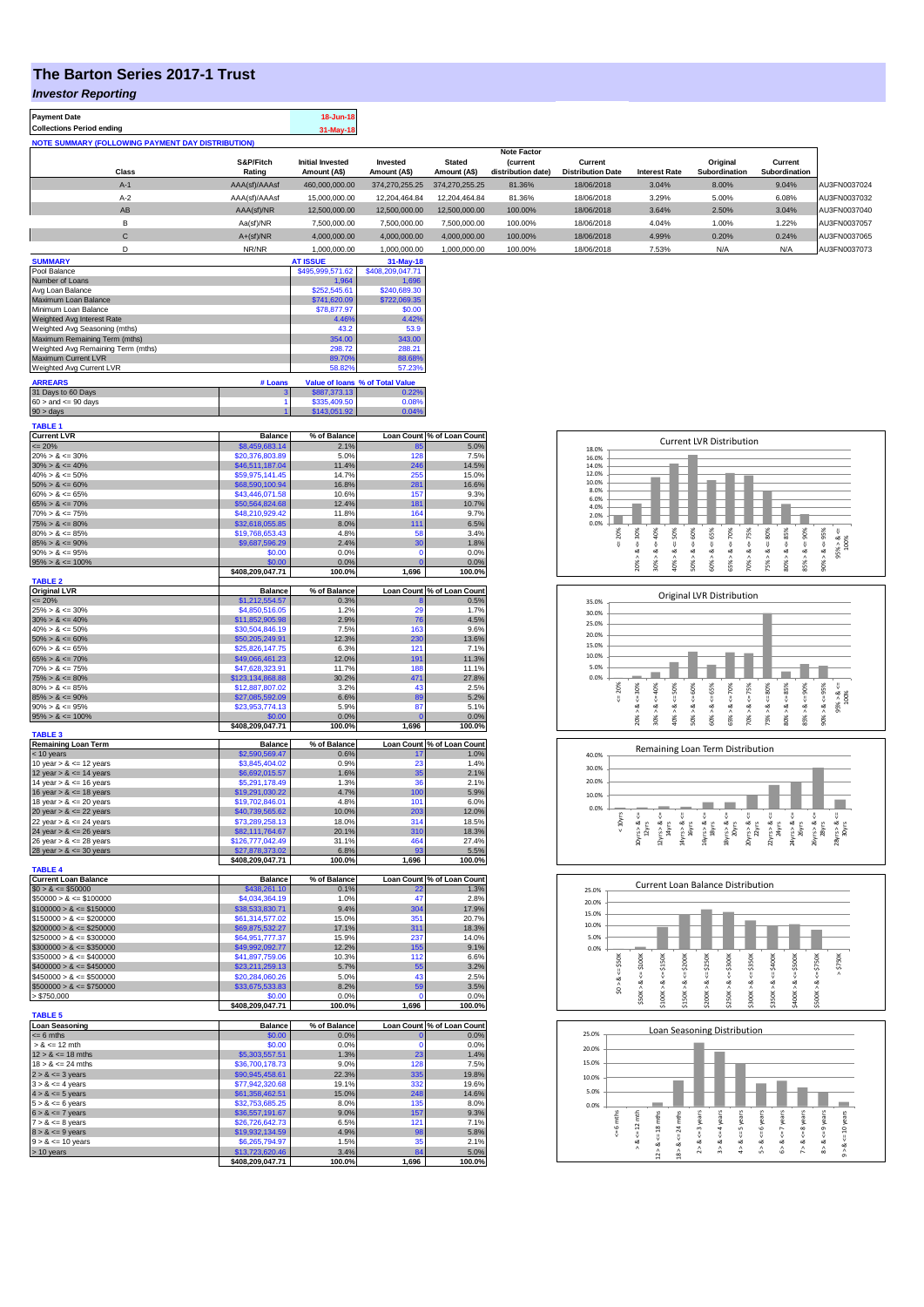## **The Barton Series 2017-1 Trust**

## *Investor Reporting*

| <b>Payment Date</b>                              |                                  | 18-Jun-18            |       |                                    |
|--------------------------------------------------|----------------------------------|----------------------|-------|------------------------------------|
| <b>Collections Period ending</b>                 |                                  |                      |       |                                    |
| TABLE 6                                          |                                  | 31-May-18            |       |                                    |
|                                                  |                                  |                      |       |                                    |
| Postcode Concentration (top 10 by value)<br>2650 | <b>Balance</b><br>\$9.154.560.71 | % of Balance<br>2.2% | 43    | Loan Count % of Loan Count<br>2.5% |
| 2615                                             | \$7,760,662.91                   | 1.9%                 | 30    | 1.8%                               |
| 2914                                             | \$7,364,013.41                   | 1.8%                 | 22    | 1.3%                               |
| 6210                                             | \$7,135,450.17                   | 1.7%                 | 35    | 2.1%                               |
| 2905                                             |                                  | 1.7%                 |       |                                    |
|                                                  | \$6,898,257.79                   |                      | 26    | 1.5%                               |
| 2602                                             | \$6,806,938.48                   | 1.7%                 | 24    | 1.4%                               |
| 5108                                             | \$6,593,747.21                   | 1.6%                 | 38    | 2.2%                               |
| 2617                                             | \$5,737,382.70                   | 1.4%                 | 18    | 1.1%                               |
| 5109                                             | \$5,605,256.93                   | 1.4%                 | 29    | 1.7%                               |
| 2913                                             | \$5,530,642.01                   | 1.4%                 | 21    | 1.2%                               |
| <b>TABLE 7</b>                                   |                                  |                      |       |                                    |
| <b>Geographic Distribution</b>                   | <b>Balance</b>                   | % of Balance         |       | Loan Count % of Loan Count         |
| <b>Australian Capital Territory</b>              | \$73,554,961.72                  | 18.0%                | 272   | 16.0%                              |
| New South Wales                                  | \$66,647,368.36                  | 16.3%                | 266   | 15.7%                              |
|                                                  |                                  |                      |       |                                    |
| Northern Territory                               | \$1,221,852.37                   | 0.3%                 | 5     | 0.3%                               |
| Queensland                                       | \$13,459,168.34                  | 3.3%                 | 53    | 3.1%                               |
| South Australia                                  | \$167,991,473.99                 | 41.2%                | 785   | 46.3%                              |
| Tasmania                                         | \$751,871.91                     | 0.2%                 | ٥     | 0.1%                               |
| Victoria                                         | \$10,293,333.23                  | 2.5%                 | 37    | 2.2%                               |
| Western Australia                                | \$74,289,017.79                  | 18.2%                | 276   | 16.3%                              |
|                                                  | \$408,209,047.71                 | 100.0%               | 1,696 | 100.0%                             |
| TABLE <sub>8</sub>                               |                                  |                      |       |                                    |
| Metro/Non-Metro/Inner-City                       | <b>Balance</b>                   | % of Balance         |       | Loan Count % of Loan Count         |
| Metro                                            | \$318,616,536.78                 | 78.1%                | 1306  | 77.0%                              |
| Non-metro                                        | \$88,648,181.13                  | 21.7%                | 386   | 22.8%                              |
| Inner city                                       | \$944,329.80                     | 0.2%                 |       | 0.2%                               |
|                                                  | \$408,209,047.71                 | 100.0%               | 1,696 | 100.0%                             |
| TABLE 9                                          |                                  |                      |       |                                    |
| <b>Property Type</b>                             | <b>Balance</b>                   | % of Balance         |       | Loan Count % of Loan Count         |
| <b>Residential House</b>                         | \$373,333,434.27                 | 91.5%                | 1539  | 90.7%                              |
| <b>Residential Unit</b>                          | \$34,661,694.89                  | 8.5%                 | 156   | 9.2%                               |
| Rural                                            | \$213,918.55                     | 0.1%                 |       | 0.1%                               |
| Semi-Rural                                       | \$0.00                           | 0.0%                 | O     | 0.0%                               |
|                                                  | \$408,209,047.71                 | 100.0%               | 1,696 | 100.0%                             |
| <b>TABLE 10</b>                                  |                                  |                      |       |                                    |
| <b>Occupancy Type</b>                            | <b>Balance</b>                   | % of Balance         |       | Loan Count % of Loan Count         |
| Owner Occupied                                   | \$333,517,255.22                 | 81.7%                | 1367  | 80.6%                              |
| Investment                                       | \$74,691,792.49                  | 18.3%                | 329   | 19.4%                              |
|                                                  | \$408,209,047.71                 | 100.0%               | 1,696 | 100.0%                             |
| TABLE 11                                         |                                  |                      |       |                                    |
| <b>Employment Type Distribution</b>              | <b>Balance</b>                   | % of Balance         |       | Loan Count % of Loan Count         |
| Contractor                                       | \$9,735,131.77                   | 2.4%                 |       | 2.3%                               |
| Pay-as-you-earn employee (casual)                | \$14,930,015.15                  | 3.7%                 | 68    | 4.0%                               |
| Pay-as-you-earn employee (full time)             | \$310,968,387.21                 | 76.2%                | 1257  | 74.1%                              |
| Pay-as-you-earn employee (part time)             | \$33,089,876.97                  | 8.1%                 | 148   | 8.7%                               |
| Self employed                                    | \$15,893,968.72                  | 3.9%                 | 70    | 4.1%                               |
| No data                                          | \$23,206,341.48                  | 5.7%                 | 113   | 6.7%                               |
| Director                                         | \$385,326.41                     | 0.1%                 |       | 0.0%                               |
|                                                  | \$408,209,047.71                 | 99.9%                | 1,696 | 99.9%                              |
| TARI F 12                                        |                                  |                      |       |                                    |
| <b>LMI Provider</b>                              | <b>Balance</b>                   | % of Balance         |       | Loan Count % of Loan Count         |
| QBE                                              | <mark>\$376,106,764.38</mark>    | 92.1%                | 158   | 93.4%                              |
| Genworth                                         | 32,102,283.33                    | 7.9%                 | 112   | 6.6%                               |
|                                                  | \$408,209,047.71                 | 100.0%               | 1,696 | 100.0%                             |
| <b>TABLE 13</b>                                  |                                  |                      |       |                                    |
| <b>Arrears</b>                                   | <b>Balance</b>                   | % of Balance         |       | Loan Count % of Loan Count         |
| <= 0 days                                        | \$398,474,173.07                 | 97.6%                | 1661  | 97.9%                              |
| $0 >$ and $\lt = 30$ days                        | \$8,369,040.09                   | 2.1%                 | 30    | 1.8%                               |
| $30$ > and <= 60 days                            | \$887,373.13                     | 0.2%                 | 3     | 0.2%                               |
| $60 >$ and $\leq 90$ days                        | \$335,409.50                     | 0.1%                 | 1     | 0.1%                               |
| 90 > days                                        | \$143,051.92                     | 0.0%                 |       | 0.1%                               |
|                                                  | \$408,209,047.71                 | 100.0%               | 1,696 | 100.0%                             |
| TABLE 14                                         |                                  |                      |       |                                    |
| <b>Interest Rate Type</b>                        | <b>Balance</b>                   | % of Balance         |       | Loan Count % of Loan Count         |
| Variable                                         | \$271,816,021.18                 | 66.6%                | 1150  | 67.8%                              |
| Fixed                                            | \$136,393,026.53                 | 33.4%                | 546   | 32.2%                              |
|                                                  | \$408,209,047.71                 | 100.0%               | 1,696 | 100.0%                             |
| TABLE 15                                         |                                  |                      |       |                                    |
| <b>Weighted Ave Interest Rate</b>                | <b>Balance</b>                   | <b>Loan Count</b>    |       |                                    |
| <b>Fixed Interest Rate</b>                       | 4.33%                            | 546                  |       |                                    |
|                                                  |                                  |                      |       |                                    |
| <b>TABLE 16</b>                                  |                                  |                      |       |                                    |
| Foreclosure, Claims and Losses (cumulative)      | Balance                          | Loan Count           |       |                                    |
| Properties foreclosed                            | \$0.00                           |                      |       |                                    |
| Claims submitted to mortgage insurers            | \$0.00                           | Ō                    |       |                                    |
| Claims paid by mortgage insurers                 | \$0.00                           | Ō                    |       |                                    |
| loss covered by excess spread                    | \$0.00                           | Ō                    |       |                                    |
| Amount charged off                               | \$0.00                           | ö                    |       |                                    |

Please note: Stratified data excludes loans where the collateral has been sold and there is an LMI claim pending.